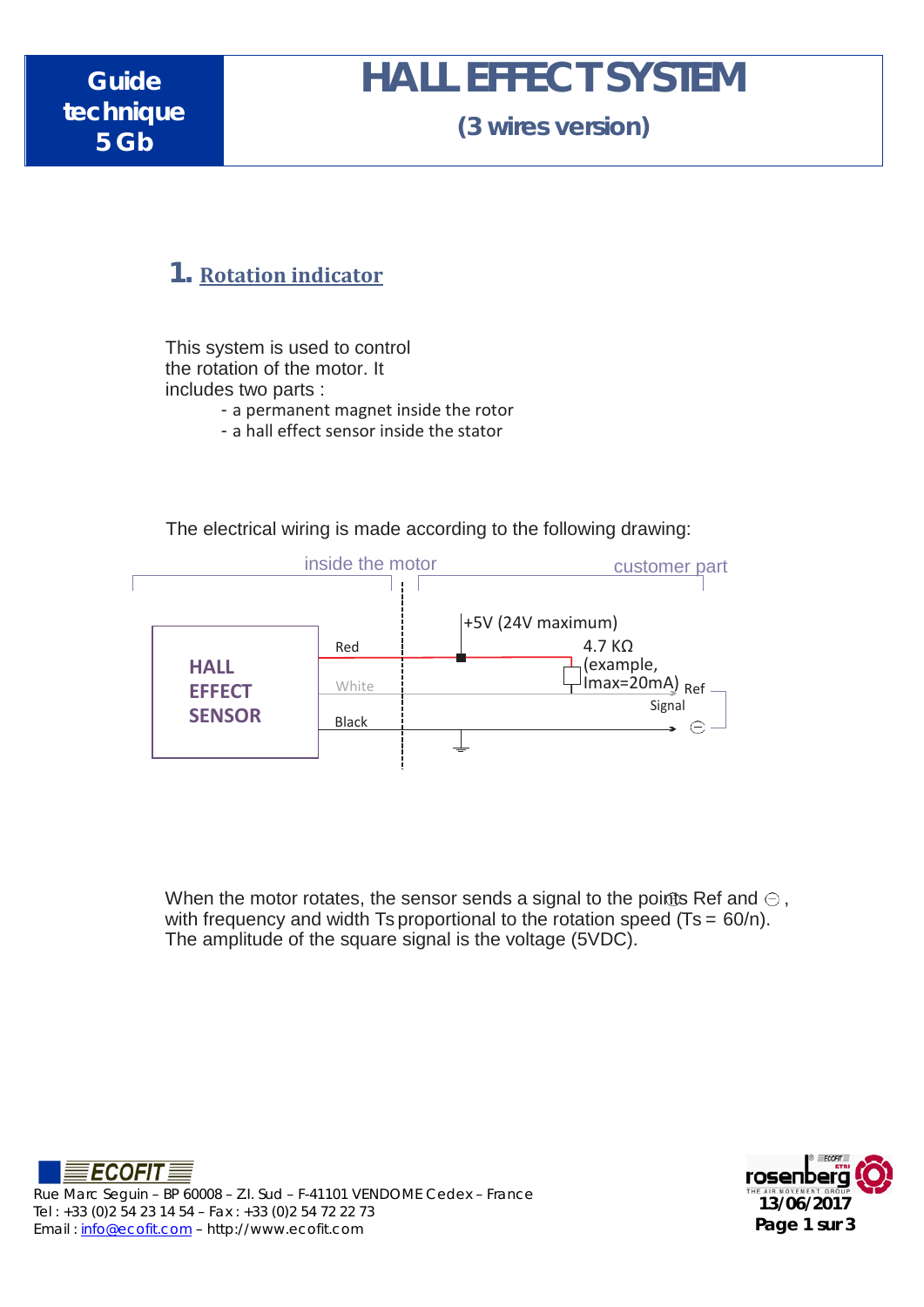# **HALL EFFECT SYSTEM**

**(3 wires version)**

### **2. In details**



Tel : +33 (0)2 54 23 14 54 – Fax : +33 (0)2 54 72 22 73 Email : [info@ecofit.com](mailto:info@ecofit.com) – http://www.ecofit.com